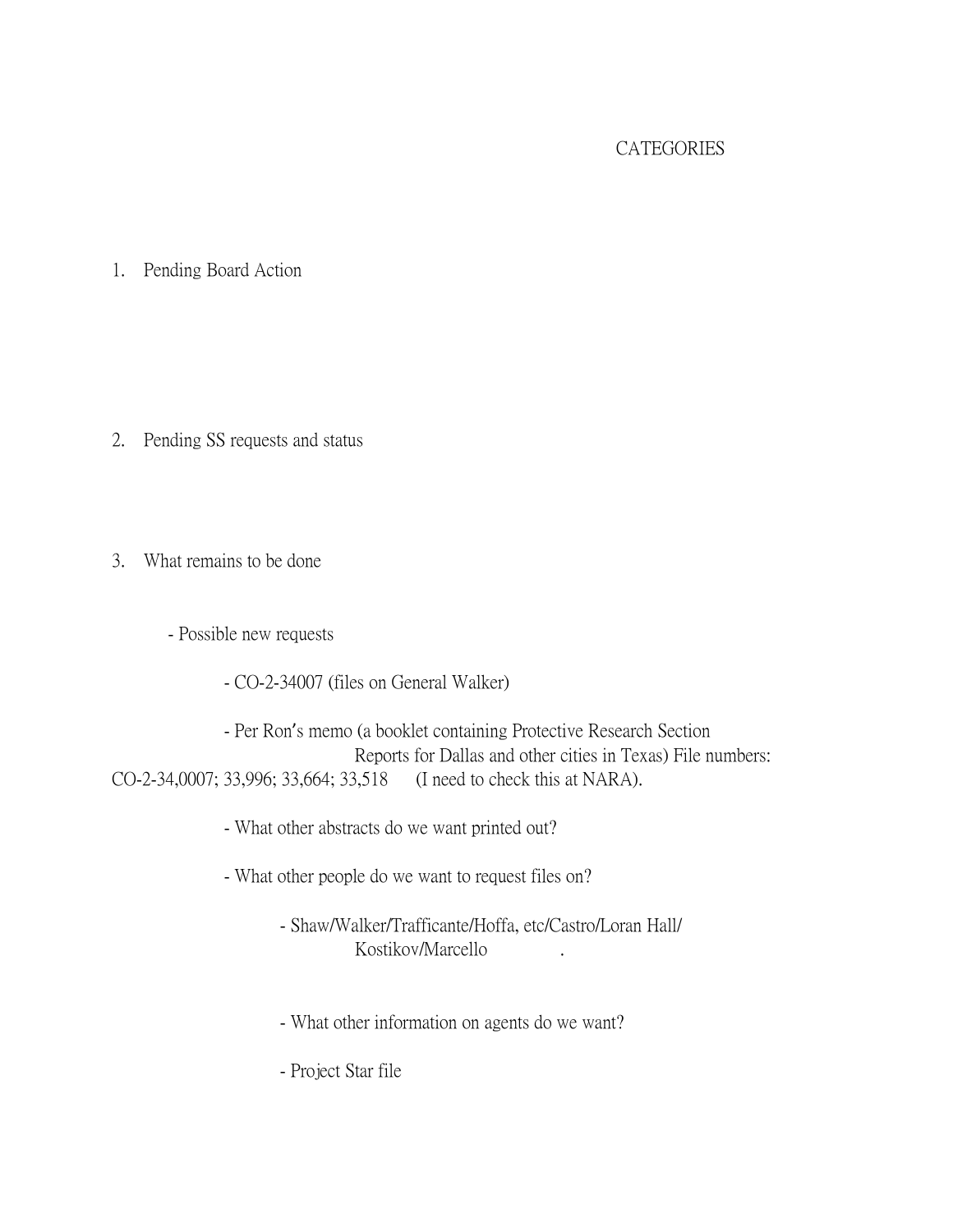- Who else do we want to talk to?
- What actions do we still need to take?
	- Field office files
	- Classified log books
		- Presidential Protection Division
		- Documents located from the Office of Investigations
	- . Office of Special Investigations (this office was in existence at The time of the assasination. Any relevant records?
	- Office of Information and Liaison (this office was in existence At the time of the assasination. Any relevant records.
	- Inspect the original logbook of CO files
	- Office of Chief Inspector (Kelly)
		- Kelley was liaison to the Warren Commission
		- Records and Files section (this was under Kelley at the Time of the Warren Commission).
	- Inspector Forrest Sorrels
	- SA Robert Jamison (Milteer)
	- Office of Administration, Management and Organization Division (MNO) Policy Analysis and Records Systems Branch (PARS)
		- when was this formed
		- what is it all about
		- $Q$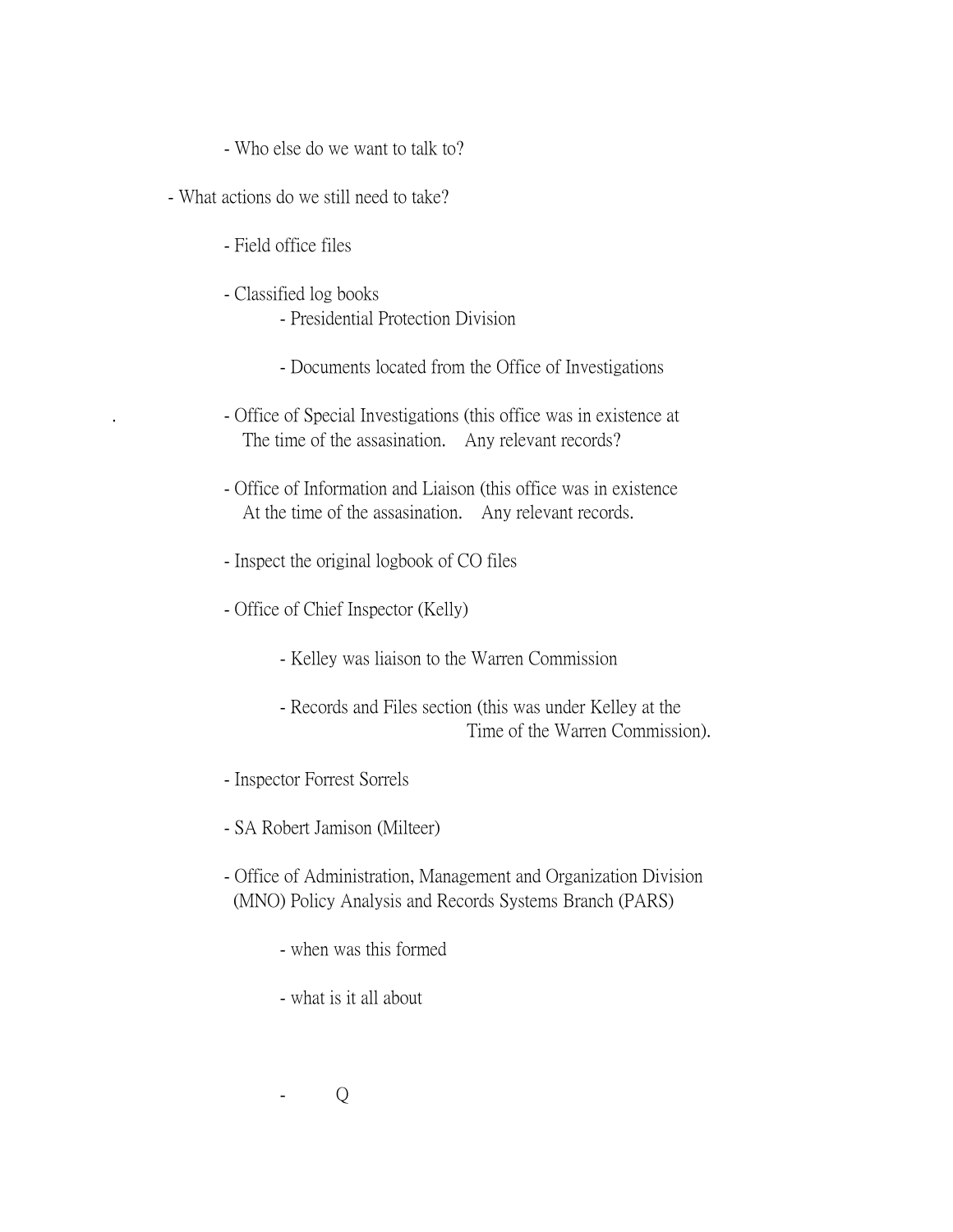- 4. What remains to be done at NARA
	- determine what index cards are?
	- Propo

4

## NOTES FOR MEETING WITH JEREMY AND MICHELLE

## A. Pending Board Action

- 1. The Board still needs to determine whether the following are Assasination Records:
	- Materials relating to the Bouck case
- 2. There are also materials which Joan has indicated she does not believe Are Assasination-related.

 3. Another issue which must be addressed is that of The Record. Per Joan: In the event the USSS does not want to designate these as open, she suggests opening the section of each volume entitled "Protection of the President." and setting a deadline for review.

4. Protective Surveys: Per Joan: If Board determines that it does not wish to take action on these documents, then they will remain at NARA and researchers can make FOIA requests for them.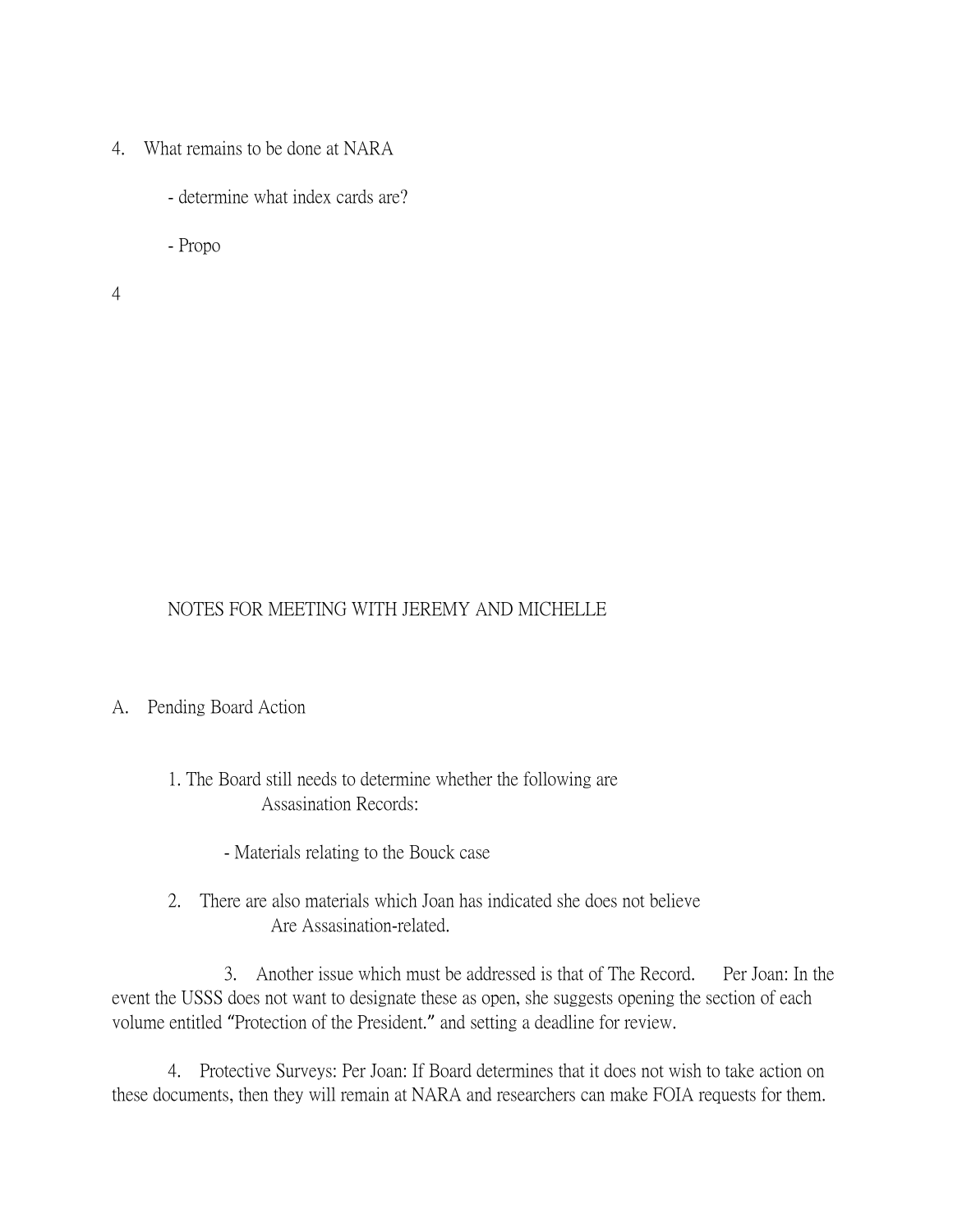5. Note: "Other places July - Nov. 1963 is missing. So too is Berlin (6-23-63). Machado knows and is looking.

6. Michelle's question - does Suitland keep records of who looked at files From '78 to '95?

7. Michelle's question - Are there internal tapes from USSS regarding White House Communications Agency? Should we make a request to the WHCA? Doug? Air Force one tape?

- 8. Protective Surveys (1961-1962)
	- 1. Consent releases (we do RIFS)
	- 2. Postponements, they do RIFS
	- 3. Board Vote we need a staff rec. Do we designate all/none/some?
- 9. Eileen Dineed threat sheets. (Two memos and summaries of surveys)
	- 1. Board voted to release.
	- 2. Secret Service not happy.
	- 3. SS claimed 6.5 postponements (operational techniques)
	- 4. Board asked SS to demonstrate whether these people were Alive or dead.

5. Background: First accession was in 1974. It described approximately 210 U.S. Secret Service Portective survey files in 6 boxes. These were categorized as permanent retention. Beginning in August, 1993, USS and National Archives rescheduled these for selective destruction. Before ARRB staff had an opportunity to view these records, the contents of box 1 and box 6 were destroyed. Box 1 contained 25 folders of material dated 1961 to 1963. Box 1 contained 25 folders of material dated 1961 - 1963. Box 6 contained 25 folders dated 9-24- 11-8-63. The issue here is names in the files. The protective surveys are one of three groups that contain names from Protective Research Section. The other two groups are threat sheets and Eileen Dinneed memorandums. Names released in one group would be released in the others. The Board already considered the threat sheets and the Dinneed memorandums at the Nov. 13, 1996 meeting.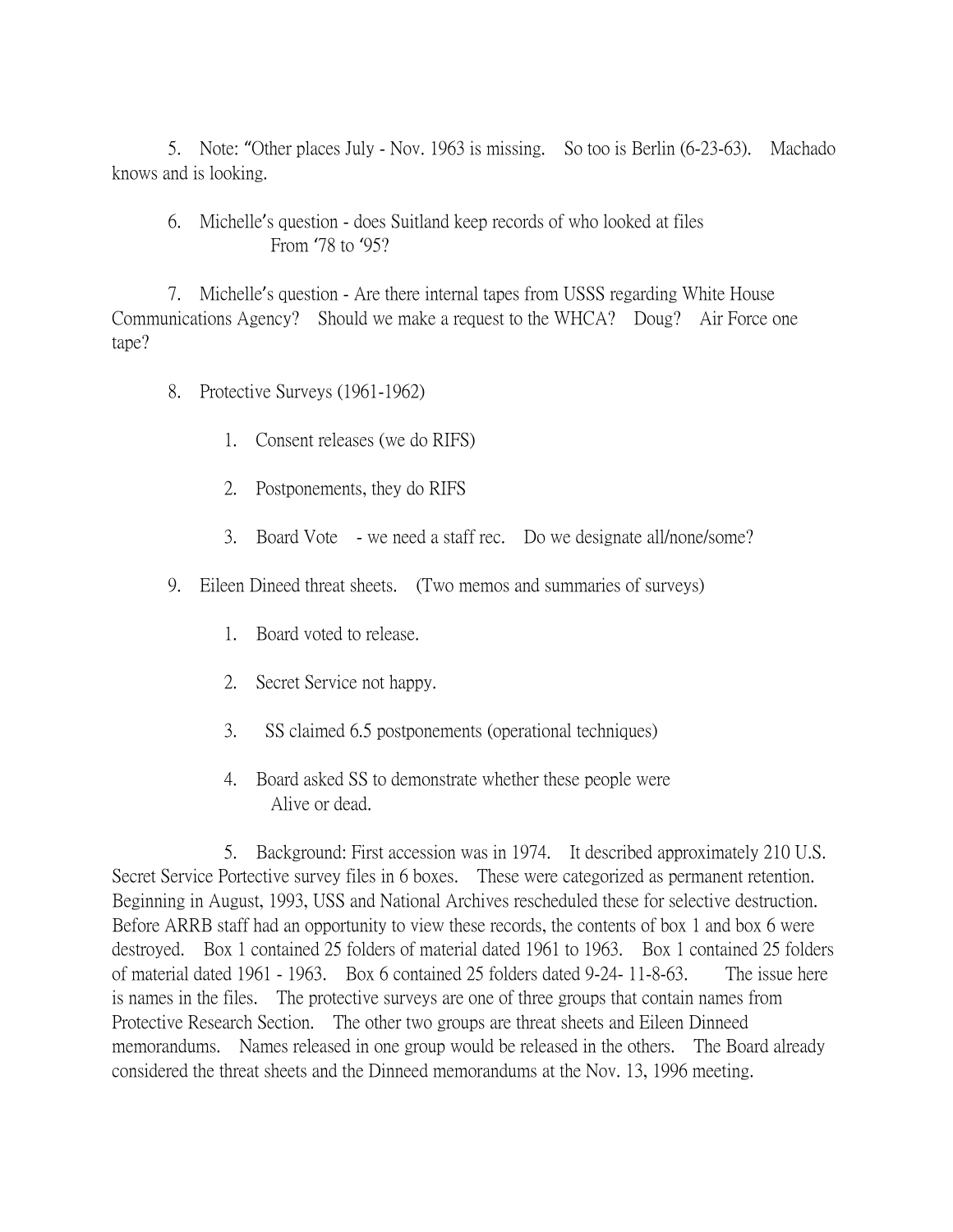6. Per Joan: USSS has destroyed Protective surveys for Johnson. Verify that this is the case.

NOTE: FOR ME - PULL THE MATERIALS REFERENCED IN JOAN"S memorandum in the event you need to argue this to the Board.

- 10. Pending The Record
- 11. SS-7 (Includes Abraham Bolden file)
	- 3 files on investigation (missing 400 pages)
- 12. SS-9 (NSA Memorandum of Understanding)
	- Ask NSA for 1963 era letter? 1977 letter?
		- Follow-up letter on "s" files. If USSS can't answer should we Talk with clerks, etc. ?
	- We need PRS WH detail records from November, 1963.
- 13. SS-11 (Bouck materials)
	- Michelle's suggestion that to the extent they have records For the future - must continue to give these to Archives.
- 14. SS-14 Michelle She suggested that we want files on David Martin Goff.
	- Correspondence with Congressional Committees

- NOTE: Files were made available to the Church Committee in late 1975. (Wallach's letter to McBrien dated Nov. 24, 1975) (THIS LETTER references a USSS index # for many of the documents that the Church Committee requested.

- Documents re: destruction of USSS records by SAIC James M. Mastrovito (1965).

- Testimony of Elmer Moore, Patterson, and any other SS officials before the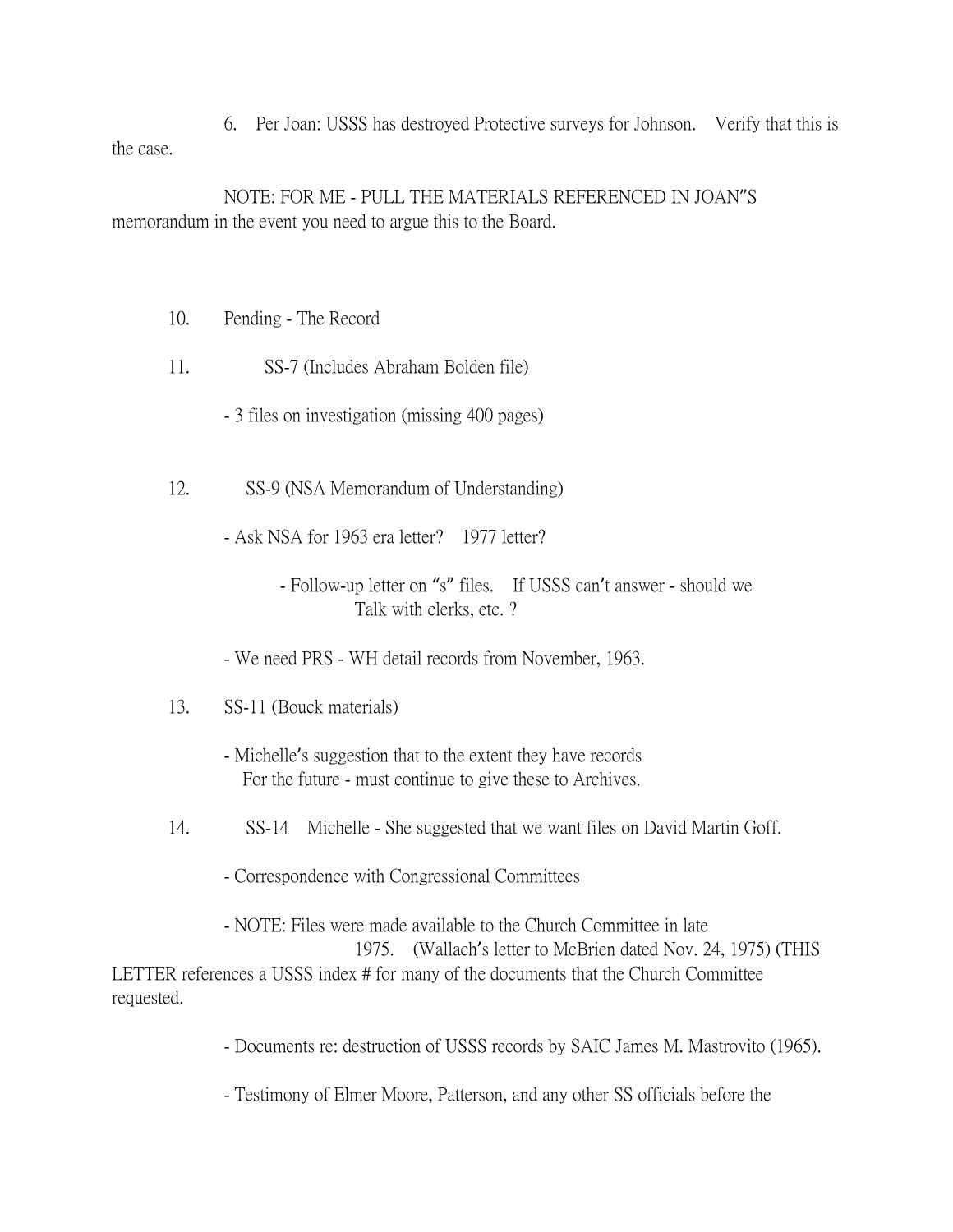CHURCh committee and/or other committees.

/. .

15. SS-16 Classified Log Book -

- Michelle - SS says it cannot locate its own T/S documents. Provide clerks/etc.

- Ask to have classified logbook made available to ARRB.

- Ask for inventory of all logbooks fpr 1963 - 1964. We wish to see the books they have given us pages from. I think they should have to provide all of the logbooks.

16. SS-17 Pending - computer print-outs available (see my notes. )

Apparently, John Machado has mentioned that the actual files Still exist. We need these.

17. See September 30, 1997 letter.

U.S. Secret Service Response to SS-12.

18. Deposition piece.

- Has this been sent yet?

19. Has jane sent letter re: Project STAR? See Joan's notes p. 9

20. Joan's letter to Jackson Krill proposing contact at the end of September?

What ever happened with this?

21. Apparently, John Machado still has OMB documents and may propose postponements. (See Joan's memo entry for August 26, 1997.

22. Issue of Appointment slips?